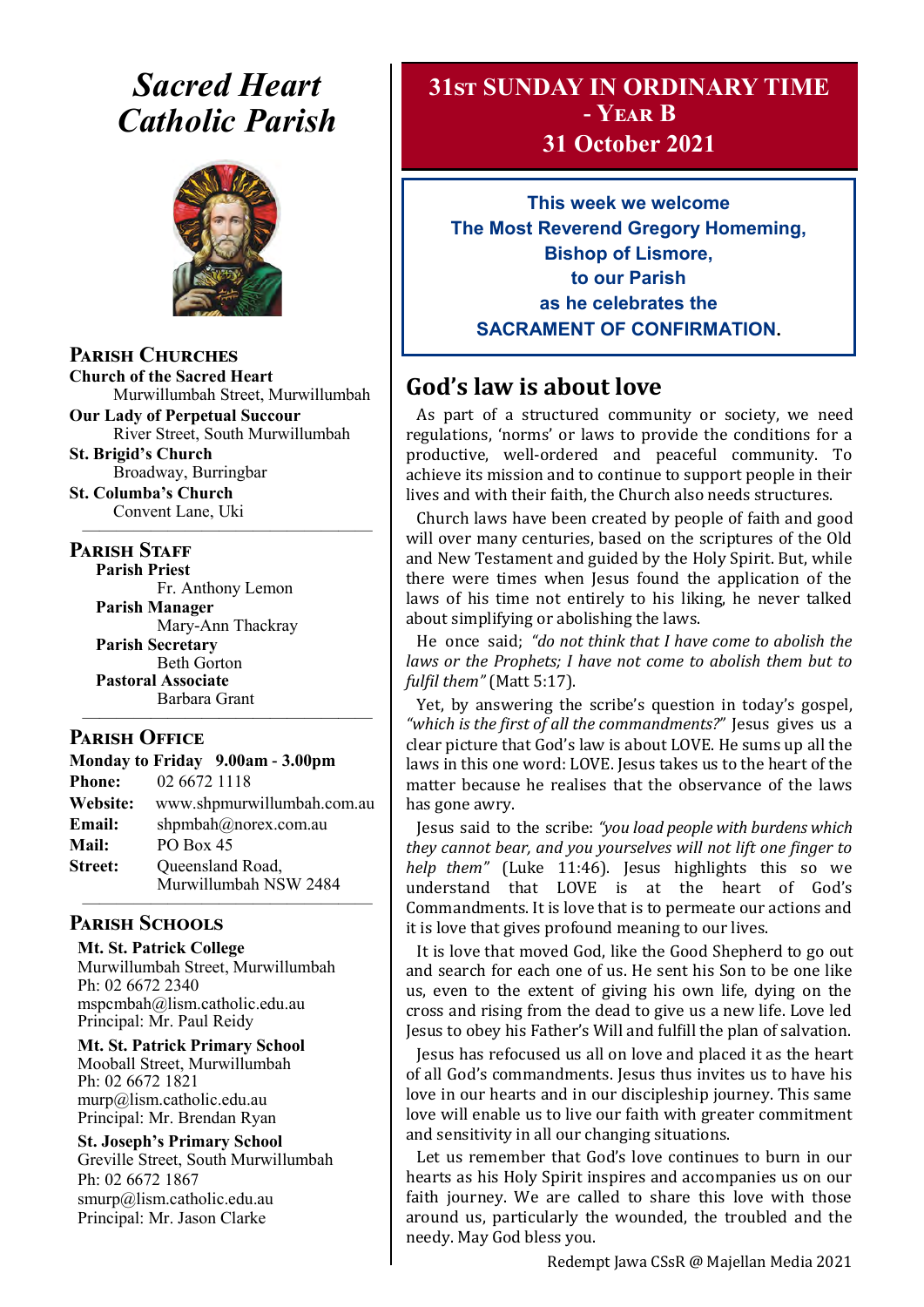# This week in the Parish  $31$  Oct-7 Nov

| Saturday 30                        | 6:00 pm - Vigil Mass                                                                               |
|------------------------------------|----------------------------------------------------------------------------------------------------|
| Sunday 31                          | 31ST SUNDAY IN ORDINARY TIME - Year B<br>8:00 am - Mass<br>10:00 am - Mass                         |
| NOVEMBER - MONTH OF THE HOLY SOULS |                                                                                                    |
| Monday 1 Nov                       | <b>ALL SAINTS DAY - YR B</b><br>9:00 am - Rosary & Prayers - Sacred Heart Chapel<br>5:30 pm - Mass |
| Tuesday 2                          | The COMMEMORATION of ALL the FAITHFUL<br>DEPARTED (All Soul's Day)<br>5:30 pm - Mass               |
| <b>Wednesday 3</b>                 | 11:30 am - Confirmation Retreat<br>5:15pm - CONFIRMATION<br>6:30 pm - CONFIRMATION                 |
| Saturday 6                         | 6:00 pm - Vigil Mass                                                                               |
| Sunday 7                           | 32ND SUNDAY IN ORDINARY TIME - Year B<br>8:00 am - Mass<br>10:00 am - Mass                         |



#### **Seating in the Church**

Please remember to turn over the small **'Please Sit Here'** card where you sit in the church during Mass. This tells the volunteer cleaners where someone has been sitting during Mass.

## **Reconciliation**

Saturday : 5.30pm - 5.50pm Sunday: 7.30am - 7.50am

## **Please Pray For:**

## **Recently Deceased**:

Moya Tunsted, Frank Mills, Madonna Marshall, Bede Shortis

**Anniversaries:**  Mary Lever **Those Who Are Sick:**  Vince Kean, James Wallace

*Readings for today and next Sunday:*  **31st SUNDAY IN ORDINARY TIME - Year B**  Deut 6:2-6; Heb 7:23-28; Mk 12:28-34

**32nd SUNDAY IN ORDINARY TIME - Year B**  1 Kg 17:10-16; Heb 9:24-28; Mk 12:38-44

## **Reading Roster**

**6/7 October - 32nd Sunday in Ord Time - Yr B 6pm Vigil:** Grace Molloy **Sunday 8am:** Kay Ryder **Sunday 10am:** Lorraine Green

#### **Wednesday Word**

Copies of Wednesday Word, with this weekend's readings, are available for you in the Church.

#### **Acknowledgement of Country**





## **WELCOME**

During the week, we welcomed *Tiana Grace Grosse, Abbey Ellie Raymond, Jack Alexander Raymond & Thomas James Raymond* to our faith community.

**Christmas Carnival Raffle… Tickets for the Christmas Carnival Parish Raffle will be available soon.** 

**To be drawn on the first weekend in December.**

#### **Josephite Calendars**

2022 Josephite Calendars have arrived. On sale at the Parish Office. \$10.00 each.

#### **2021 HSC Exams**

Please keep all Year 12 students in your prayers as they prepare to sit for their Higher School Certificate examinations next month.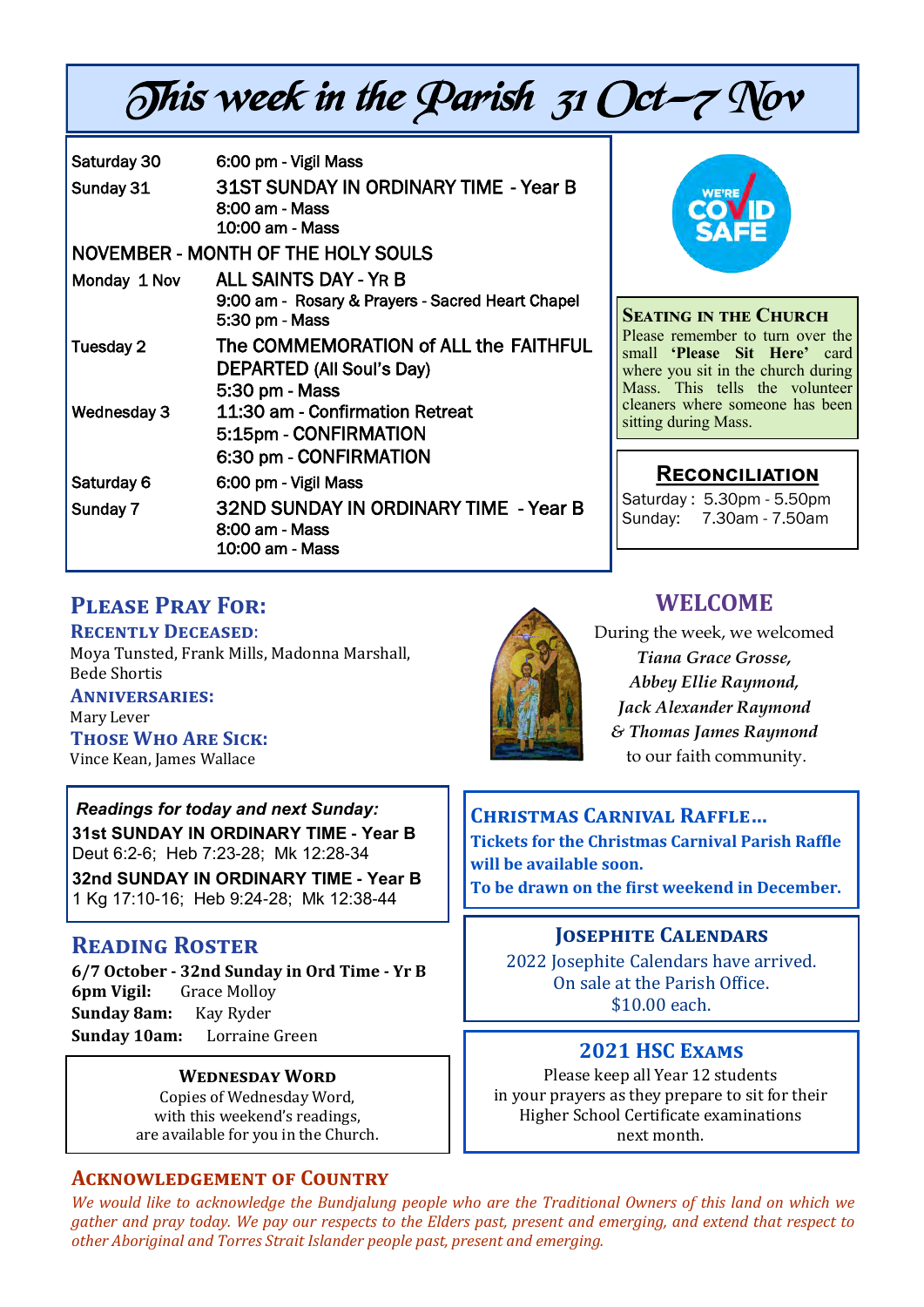

**Next Wednesday evening, Bishop Gregory Homeming will administer the SACRAMENT OF CONFIRMATION to twentysix children in our Parish.**

**Thank you to parents, teachers and catechists who helped prepare the children for this sacrament, and to our parish community, for the prayers and support that you offered the children and their families.**

### **Ordination To the Priesthood| Deacon Prodencio Bognay**

It was announced this week that Bishop Greg Homeming will ordain Deacon Prodencio Bognay on Wednesday 8 December at St Carthage's Cathedral, Lismore at 6pm.

More details will be issued later.

Please keep Prodencio in your prayers over the coming weeks as he makes his final preparations for Ordination to the Priesthood.

#### **REFLECTION - LIVING THE GOSPEL - LOVE**

Jesus reminds us 'You must love your neighbour as yourself.' There's an unspoken, underlying idea here that is absolutely crucial. Before you can love your neighbour, you must first love yourself. To say that you love yourself today can imply a level of boastfulness or ego. However, what is required is a genuine love of self – an acceptance; a respect; a true valuing of self. Only then can we know how to treat others. When we ask ourselves how we would want to be treated it points us towards how we should treat others. What is summed up so simply by Jesus is a very tough ask! - Greg Sunter

#### **Please Note**

The Vocation Discernment Retreat that was to be held on 5-7 November, has been cancelled.

## **MASS TIMES**

**ALL SAINTS DAY** 

**Monday, 1 November 5:30 pm Mass in Sacred Heart Church**

#### **ALL SOULS DAY**

**Tuesday, 2 November 5:30pm Mass in Sacred Heart Church**

## **Offer Masses for the Holy Souls & support priests in need**

The Church dedicates the month of November to praying for our deceased loved ones. Offering Masses is the greatest gift we can give to them.

Because of our close relationship with the Solomon Islands, our November Masses are generally sent to Archbishop Chris Cardone in Honiara, and from there Mass Intentions are distributed to priests in the various parishes who have limited sources of income.

Masses can be offered for those we knew and loved, or for the souls that have nobody to pray for them.

#### *Please ensure all names are clearly printed.*

Prayers during November may also be requested for deceased relatives and friends by writing their names on the yellow cards (at the Church entrance) and placing the card on the Church noticeboard.



**Envelopes are still available in the Church this weekend. Please POST envelope directly to address listed on envelope or place in 1st or 2nd Collection Plates**